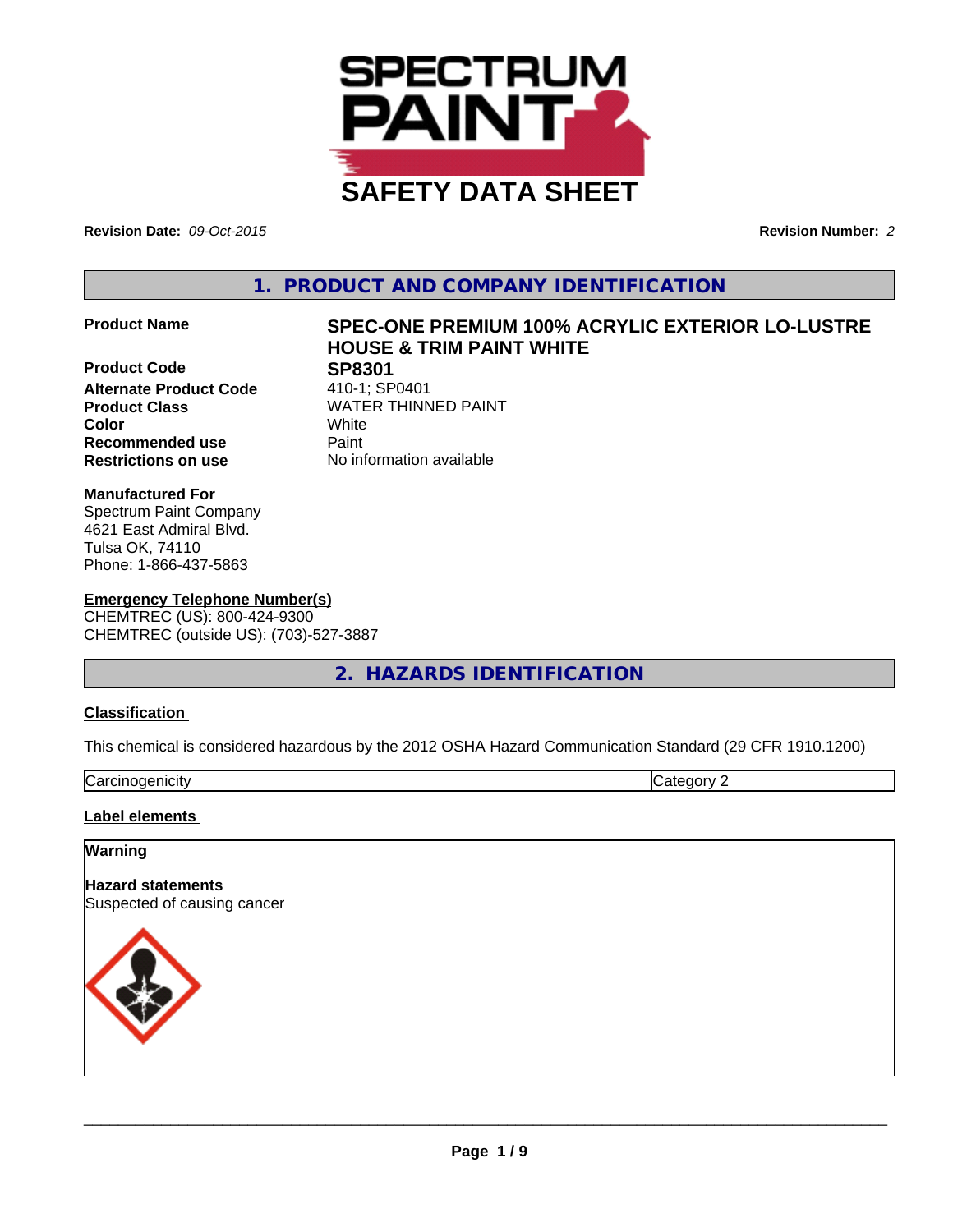#### **Appearance** liquid **Odor** little or no odor

#### **Precautionary Statements - Prevention**

Obtain special instructions before use Do not handle until all safety precautions have been read and understood Use personal protective equipment as required

#### **Precautionary Statements - Response**

If exposed or concerned get medical attention

#### **Precautionary Statements - Storage**

Store locked up

#### **Precautionary Statements - Disposal**

Dispose of contents/container to an approved waste disposal plant

#### **Hazards not otherwise classified (HNOC)**

Not Applicable

#### **Other information**

No information available

## **3. COMPOSITION INFORMATION ON COMPONENTS**

| <b>Chemical Name</b>                                                         | <b>CAS-No</b> | Weight % (max) |
|------------------------------------------------------------------------------|---------------|----------------|
| Titanium dioxide                                                             | 13463-67-7    | 15             |
| Kaolin                                                                       | 1332-58-7     | 10             |
| Nepheline syenite                                                            | 37244-96-5    | 10             |
| Zinc oxide                                                                   | 1314-13-2     |                |
| Propanoic acid, 2-methyl-, monoester with<br>2,2,4-trimethyl-1,3-pentanediol | 25265-77-4    |                |
| Sodium C14-C16 olefin sulfonate                                              | 68439-57-6    | 0.5            |
| Urea, N-(3,4-dichlorophenyl)-N,N-dimethyl-                                   | 330-54-1      | 0.5            |

|                                                  | 4. FIRST AID MEASURES                                                                              |
|--------------------------------------------------|----------------------------------------------------------------------------------------------------|
| <b>General Advice</b>                            | No hazards which require special first aid measures.                                               |
| <b>Eye Contact</b>                               | Rinse thoroughly with plenty of water for at least 15 minutes and consult a<br>physician.          |
| <b>Skin Contact</b>                              | Wash off immediately with soap and plenty of water removing all contaminated<br>clothes and shoes. |
| <b>Inhalation</b>                                | Move to fresh air. If symptoms persist, call a physician.                                          |
| Ingestion                                        | Clean mouth with water and afterwards drink plenty of water. Consult a physician<br>if necessary.  |
| <b>Most Important</b><br><b>Symptoms/Effects</b> | None known.                                                                                        |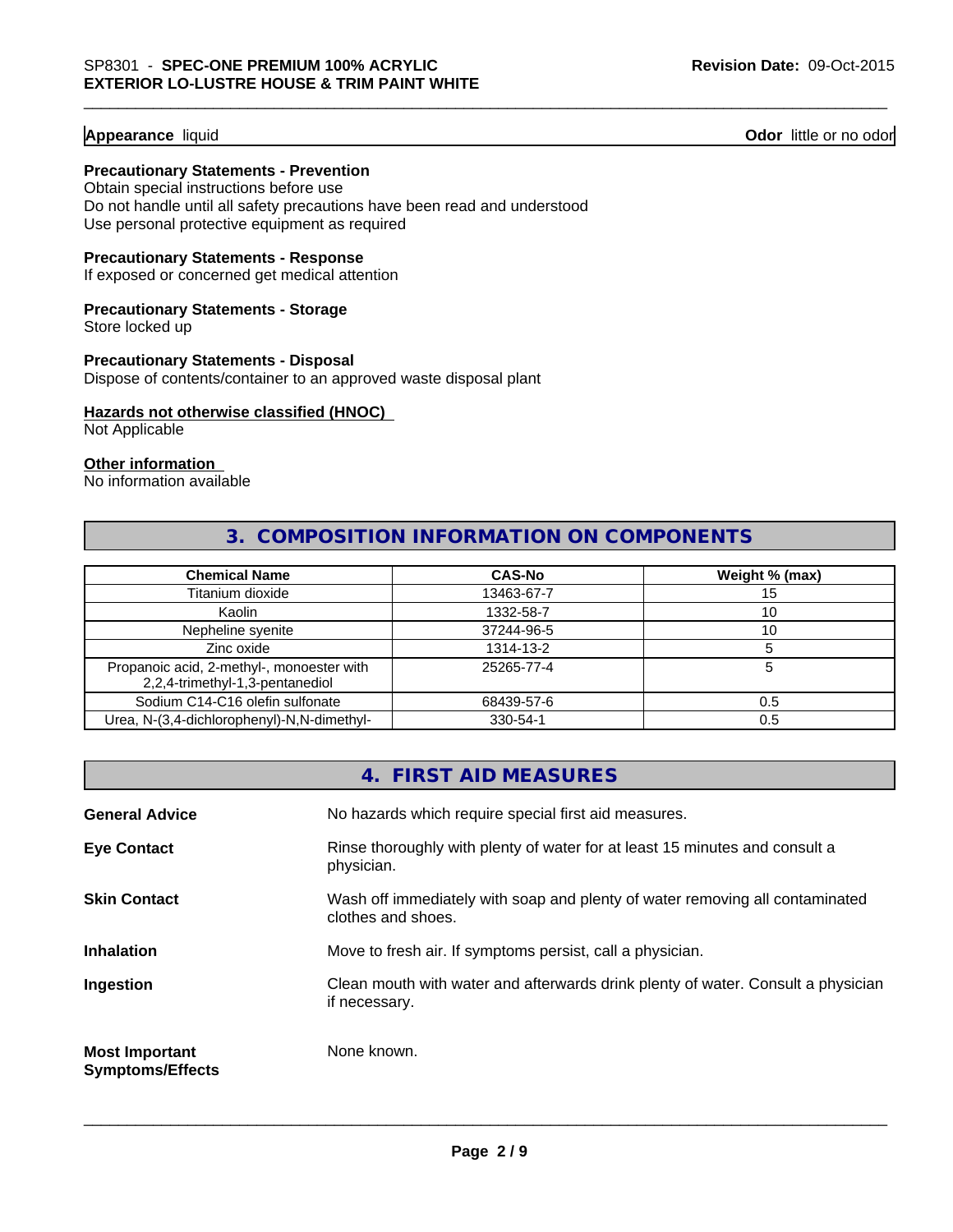| <b>Notes To Physician</b>                                                                    | Treat symptomatically. |                                                    |                                                                                                                 |
|----------------------------------------------------------------------------------------------|------------------------|----------------------------------------------------|-----------------------------------------------------------------------------------------------------------------|
|                                                                                              |                        | 5. FIRE-FIGHTING MEASURES                          |                                                                                                                 |
| <b>Suitable Extinguishing Media</b>                                                          |                        |                                                    | Use extinguishing measures that are appropriate to local<br>circumstances and the surrounding environment.      |
| <b>Protective Equipment And Precautions For</b><br><b>Firefighters</b>                       |                        | and full protective gear.                          | As in any fire, wear self-contained breathing apparatus<br>pressure-demand, MSHA/NIOSH (approved or equivalent) |
| <b>Specific Hazards Arising From The Chemical</b>                                            |                        | extreme heat.                                      | Closed containers may rupture if exposed to fire or                                                             |
| <b>Sensitivity To Mechanical Impact</b>                                                      |                        | No                                                 |                                                                                                                 |
| <b>Sensitivity To Static Discharge</b>                                                       |                        | No                                                 |                                                                                                                 |
| <b>Flash Point Data</b><br>Flash Point (°F)<br>Flash Point (°C)<br><b>Flash Point Method</b> |                        | Not applicable<br>Not applicable<br>Not applicable |                                                                                                                 |
| <b>Flammability Limits In Air</b>                                                            |                        |                                                    |                                                                                                                 |
| <b>Lower Explosion Limit</b><br><b>Upper Explosion Limit</b>                                 |                        | Not applicable<br>Not applicable                   |                                                                                                                 |
| <b>NFPA</b><br>Health: 1                                                                     | Flammability: 0        | <b>Instability: 0</b>                              | <b>Special: Not Applicable</b>                                                                                  |
| <b>NFPA Legend</b>                                                                           |                        |                                                    |                                                                                                                 |

\_\_\_\_\_\_\_\_\_\_\_\_\_\_\_\_\_\_\_\_\_\_\_\_\_\_\_\_\_\_\_\_\_\_\_\_\_\_\_\_\_\_\_\_\_\_\_\_\_\_\_\_\_\_\_\_\_\_\_\_\_\_\_\_\_\_\_\_\_\_\_\_\_\_\_\_\_\_\_\_\_\_\_\_\_\_\_\_\_\_\_\_\_

- 0 Not Hazardous
- 1 Slightly
- 2 Moderate
- 3 High
- 4 Severe

*The ratings assigned are only suggested ratings, the contractor/employer has ultimate responsibilities for NFPA ratings where this system is used.*

*Additional information regarding the NFPA rating system is available from the National Fire Protection Agency (NFPA) at www.nfpa.org.*

## **6. ACCIDENTAL RELEASE MEASURES**

| <b>Personal Precautions</b>      | Avoid contact with skin, eyes and clothing. Ensure adequate ventilation.                             |
|----------------------------------|------------------------------------------------------------------------------------------------------|
| <b>Other Information</b>         | Prevent further leakage or spillage if safe to do so.                                                |
| <b>Environmental Precautions</b> | See Section 12 for additional Ecological Information.                                                |
| <b>Methods For Clean-Up</b>      | Soak up with inert absorbent material. Sweep up and shovel into suitable<br>containers for disposal. |
|                                  |                                                                                                      |

## **7. HANDLING AND STORAGE**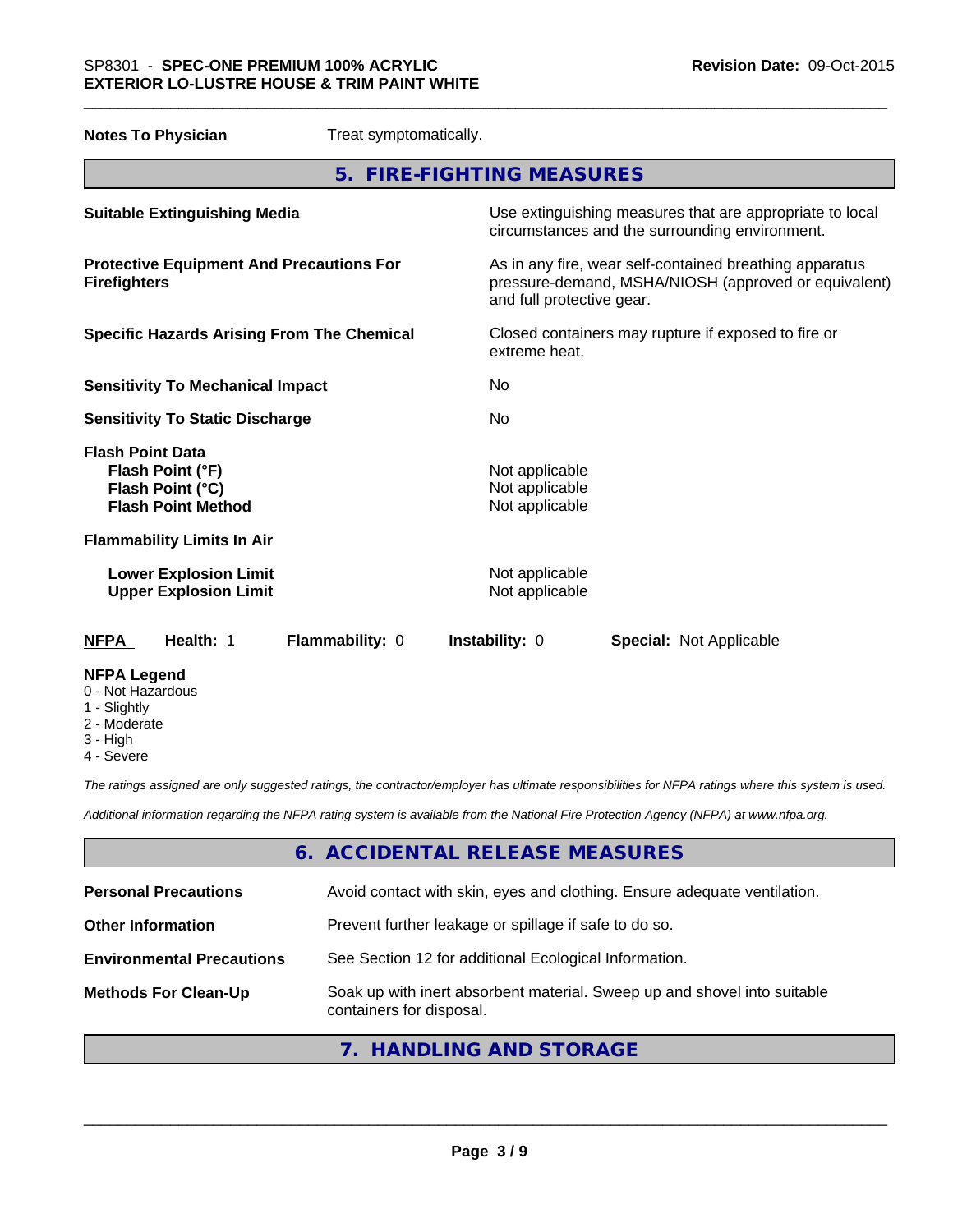| <b>Handling</b>               | Avoid contact with skin, eyes and clothing. Avoid breathing vapors, spray mists or<br>sanding dust. In case of insufficient ventilation, wear suitable respiratory<br>equipment. |
|-------------------------------|----------------------------------------------------------------------------------------------------------------------------------------------------------------------------------|
| <b>Storage</b>                | Keep container tightly closed. Keep out of the reach of children.                                                                                                                |
| <b>Incompatible Materials</b> | No information available                                                                                                                                                         |
|                               |                                                                                                                                                                                  |

**8. EXPOSURE CONTROLS / PERSONAL PROTECTION**

#### **Exposure Limits**

| <b>Chemical Name</b>                       | <b>ACGIH</b>                                    | <b>OSHA</b>                                                  |
|--------------------------------------------|-------------------------------------------------|--------------------------------------------------------------|
| Titanium dioxide                           | 10 mg/m $3$ - TWA                               | 15 mg/m $3$ - TWA                                            |
| Kaolin                                     | $2 \text{ mg/m}^3$ - TWA                        | 15 mg/m <sup>3</sup> - TWA total<br>$5 \text{ mg/m}^3$ - TWA |
| Nepheline syenite                          | N/E                                             | 5 mg/m <sup>3</sup> - TWA (nuisance dust)                    |
| Zinc oxide                                 | 2 mg/m <sup>3</sup> - TWA<br>10 mg/m $3 -$ STEL | $5$ mg/m <sup>3</sup> - TWA<br>15 mg/m $3$ - TWA             |
| Urea, N-(3,4-dichlorophenyl)-N,N-dimethyl- | 10 mg/m $3$ - TWA                               | N/E                                                          |

#### **Legend**

ACGIH - American Conference of Governmental Industrial Hygienists Exposure Limits OSHA - Occupational Safety & Health Administration Exposure Limits N/E - Not Established

| <b>Engineering Measures</b>          | Ensure adequate ventilation, especially in confined areas.                                                                          |
|--------------------------------------|-------------------------------------------------------------------------------------------------------------------------------------|
| <b>Personal Protective Equipment</b> |                                                                                                                                     |
| <b>Eye/Face Protection</b>           | Safety glasses with side-shields.                                                                                                   |
| <b>Skin Protection</b>               | Protective gloves and impervious clothing.                                                                                          |
| <b>Respiratory Protection</b>        | In case of insufficient ventilation wear suitable respiratory equipment.                                                            |
| <b>Hygiene Measures</b>              | Avoid contact with skin, eyes and clothing. Remove and wash contaminated<br>clothing before re-use. Wash thoroughly after handling. |

## **9. PHYSICAL AND CHEMICAL PROPERTIES**

| Appearance              | liauid                   |
|-------------------------|--------------------------|
| Odor                    | little or no odor        |
| <b>Odor Threshold</b>   | No information available |
| Density (Ibs/gal)       | $10.7 - 10.8$            |
| <b>Specific Gravity</b> | $1.28 - 1.29$            |
| рH                      | No information available |
| <b>Viscosity (cps)</b>  | No information available |
| <b>Solubility</b>       | No information available |
| <b>Water Solubility</b> | No information available |
| <b>Evaporation Rate</b> | No information available |
| <b>Vapor Pressure</b>   | No information available |
| <b>Vapor Density</b>    | No information available |
| Wt. % Solids            | 45 - 55                  |
| Vol. % Solids           | $35 - 45$                |
| Wt. % Volatiles         | 45 - 55                  |
|                         |                          |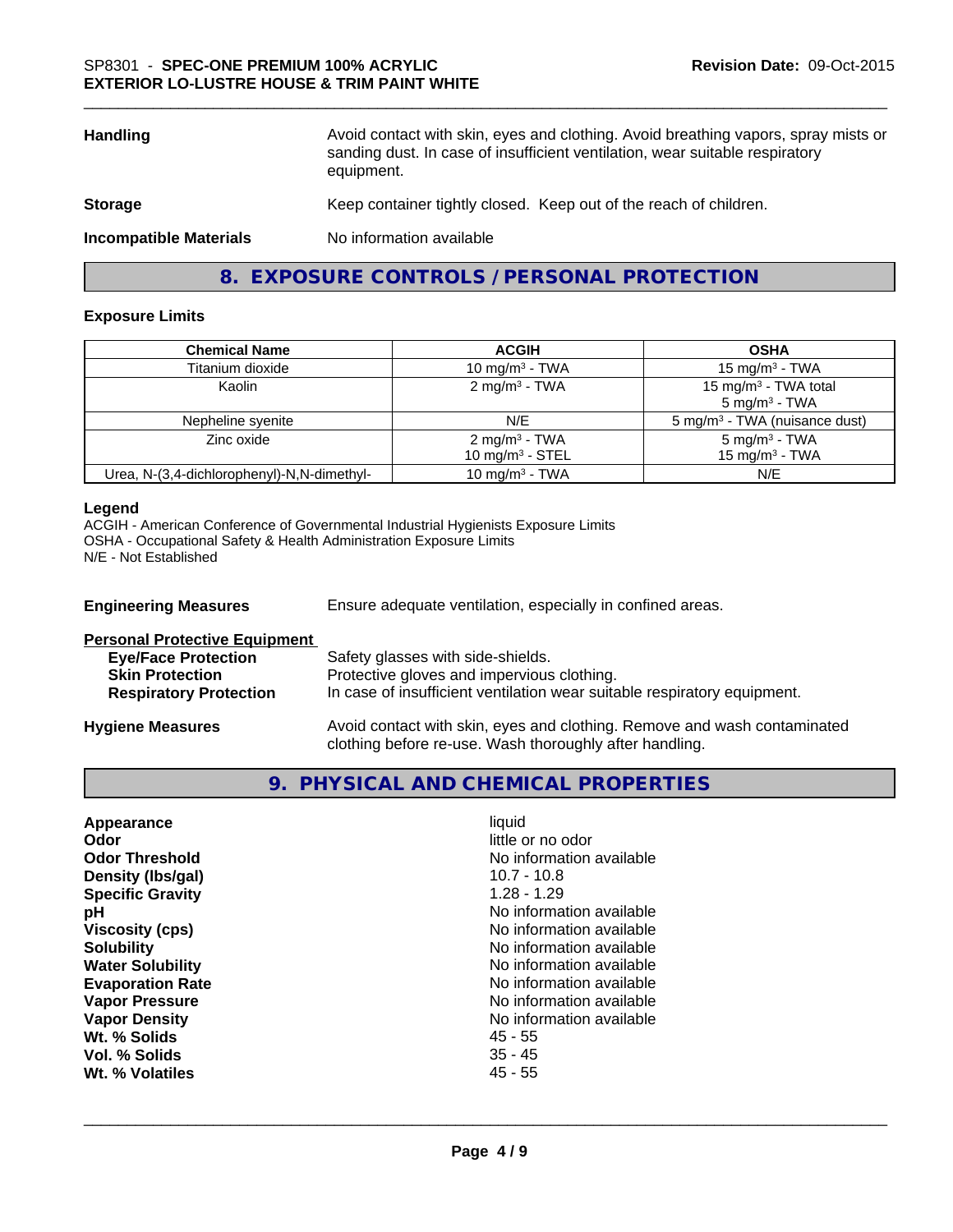| Revision Date: 09-Oct-2015 |  |
|----------------------------|--|
|----------------------------|--|

| Vol. % Volatiles                               | $55 - 65$                |
|------------------------------------------------|--------------------------|
| <b>VOC Regulatory Limit (g/L)</b>              | < 100                    |
| <b>Boiling Point (°F)</b>                      | 212                      |
| <b>Boiling Point (°C)</b>                      | 100                      |
| <b>Freezing Point (°F)</b>                     | 32                       |
| <b>Freezing Point (°C)</b>                     | 0                        |
| Flash Point (°F)                               | Not applicable           |
| Flash Point (°C)                               | Not applicable           |
| <b>Flash Point Method</b>                      | Not applicable           |
| <b>Flammability (solid, gas)</b>               | Not applicable           |
| <b>Upper Explosion Limit</b>                   | Not applicable           |
| <b>Lower Explosion Limit</b>                   | Not applicable           |
| <b>Autoignition Temperature (°F)</b>           | No information available |
| <b>Autoignition Temperature (°C)</b>           | No information available |
| Decomposition Temperature (°F)                 | No information available |
| Decomposition Temperature (°C)                 | No information available |
| <b>Partition Coefficient (n-octanol/water)</b> | No information available |

## **10. STABILITY AND REACTIVITY**

Hazardous Decomposition Products **None under normal use**.

**Reactivity** Not Applicable

**Chemical Stability** Stable under normal conditions.

**Conditions To Avoid Prevent from freezing.** 

\_\_\_\_\_\_\_\_\_\_\_\_\_\_\_\_\_\_\_\_\_\_\_\_\_\_\_\_\_\_\_\_\_\_\_\_\_\_\_\_\_\_\_\_\_\_\_\_\_\_\_\_\_\_\_\_\_\_\_\_\_\_\_\_\_\_\_\_\_\_\_\_\_\_\_\_\_\_\_\_\_\_\_\_\_\_\_\_\_\_\_\_\_

**Incompatible Materials Incompatible Materials No materials to be especially mentioned.** 

**Possibility Of Hazardous Reactions** None under normal conditions of use.

**11. TOXICOLOGICAL INFORMATION**

**Product Information**

**Information on likely routes of exposure**

**Principal Routes of Exposure** Eye contact, skin contact and inhalation.

**Acute Toxicity** 

**Product Information** No information available

**Information on toxicological effects**

**Symptoms** No information available

#### **Delayed and immediate effects as well as chronic effects from short and long-term exposure**

| May cause slight irritation.                                                      |
|-----------------------------------------------------------------------------------|
| Substance may cause slight skin irritation. Prolonged or repeated contact may dry |
| skin and cause irritation.                                                        |
| May cause irritation of respiratory tract.                                        |
|                                                                                   |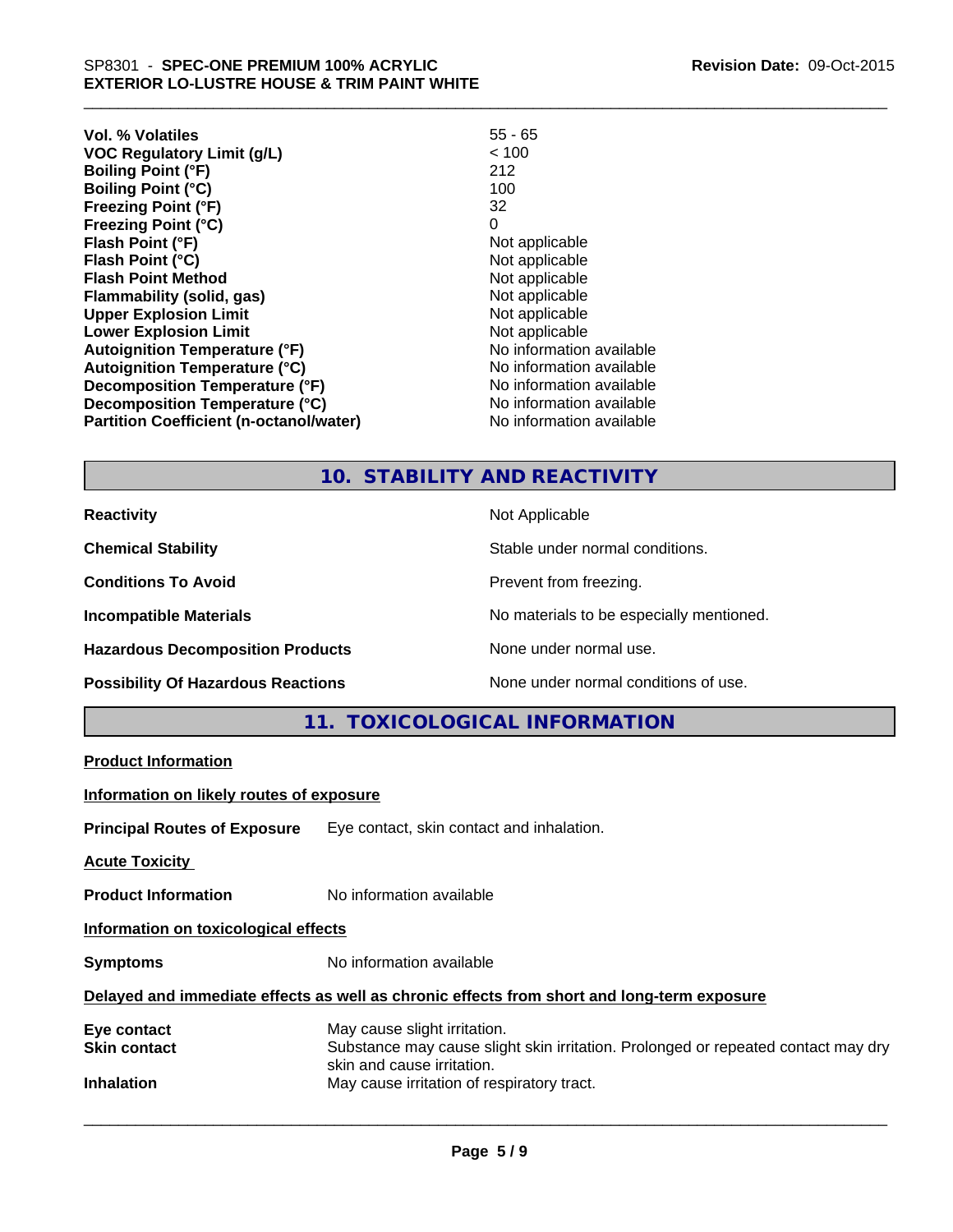| Ingestion                       | Ingestion may cause gastrointestinal irritation, nausea, vomiting and diarrhea. |  |  |  |
|---------------------------------|---------------------------------------------------------------------------------|--|--|--|
| Sensitization:                  | No information available                                                        |  |  |  |
| <b>Neurological Effects</b>     | No information available.                                                       |  |  |  |
| <b>Mutagenic Effects</b>        | No information available.                                                       |  |  |  |
| <b>Reproductive Effects</b>     | No information available.                                                       |  |  |  |
| <b>Developmental Effects</b>    | No information available.                                                       |  |  |  |
| <b>Target Organ Effects</b>     | No information available.                                                       |  |  |  |
| <b>STOT - single exposure</b>   | No information available.                                                       |  |  |  |
| <b>STOT - repeated exposure</b> | No information available.                                                       |  |  |  |
| Other adverse effects           | No information available.                                                       |  |  |  |
| <b>Aspiration Hazard</b>        | No information available                                                        |  |  |  |

\_\_\_\_\_\_\_\_\_\_\_\_\_\_\_\_\_\_\_\_\_\_\_\_\_\_\_\_\_\_\_\_\_\_\_\_\_\_\_\_\_\_\_\_\_\_\_\_\_\_\_\_\_\_\_\_\_\_\_\_\_\_\_\_\_\_\_\_\_\_\_\_\_\_\_\_\_\_\_\_\_\_\_\_\_\_\_\_\_\_\_\_\_

#### **Numerical measures of toxicity**

**The following values are calculated based on chapter 3.1 of the GHS document**

| <b>ATEmix (oral)</b>   | 45062 mg/kg  |
|------------------------|--------------|
| <b>ATEmix (dermal)</b> | 637054 mg/kg |

#### **Component**

#### **Acute Toxicity**

Titanium dioxide LD50 Oral: > 10000 mg/kg (Rat) LD50 Dermal:  $> 10000$  mg/m<sup>3</sup> (Rabbit) LC50 Inhalation (Dust):  $> 6.82$  mg/L (Rat, 4 hr.) Kaolin LD50 Oral: > 5000 mg/kg (Rat) Zinc oxide LD50 Oral: 5000 mg/kg (Rat) LC50 Inhalation (Dust):  $> 5700$  mg/m<sup>3</sup> (Rat, 4 hr.) Urea, N-(3,4-dichlorophenyl)-N,N-dimethyl-LD50 Oral: 1017 mg/kg (Rat) LD50 Dermal: > 5000 mg/kg (Rat)

#### **Carcinogenicity**

*The information below indicates whether each agency has listed any ingredient as a carcinogen:.*

| <b>Chemical Name</b>                                                                                                                      | <b>IARC</b>          | <b>NTP</b> | <b>OSHA Carcinogen</b> |
|-------------------------------------------------------------------------------------------------------------------------------------------|----------------------|------------|------------------------|
|                                                                                                                                           | 2B<br>Possible Human |            | Listed                 |
| <b>The Contract of the Contract of the Contract of the Contract of the Contract of the Contract of the Contract o</b><br>Fitanium dioxide | Carcinogen           |            |                        |

• Although IARC has classified titanium dioxide as possibly carcinogenic to humans (2B), their summary concludes: "No significant exposure to titanium dioxide is thought to occur during the use of products in which titanium dioxide is bound to other materials, such as paint."

#### **Legend**

IARC - International Agency for Research on Cancer NTP - National Toxicity Program OSHA - Occupational Safety & Health Administration

## **12. ECOLOGICAL INFORMATION**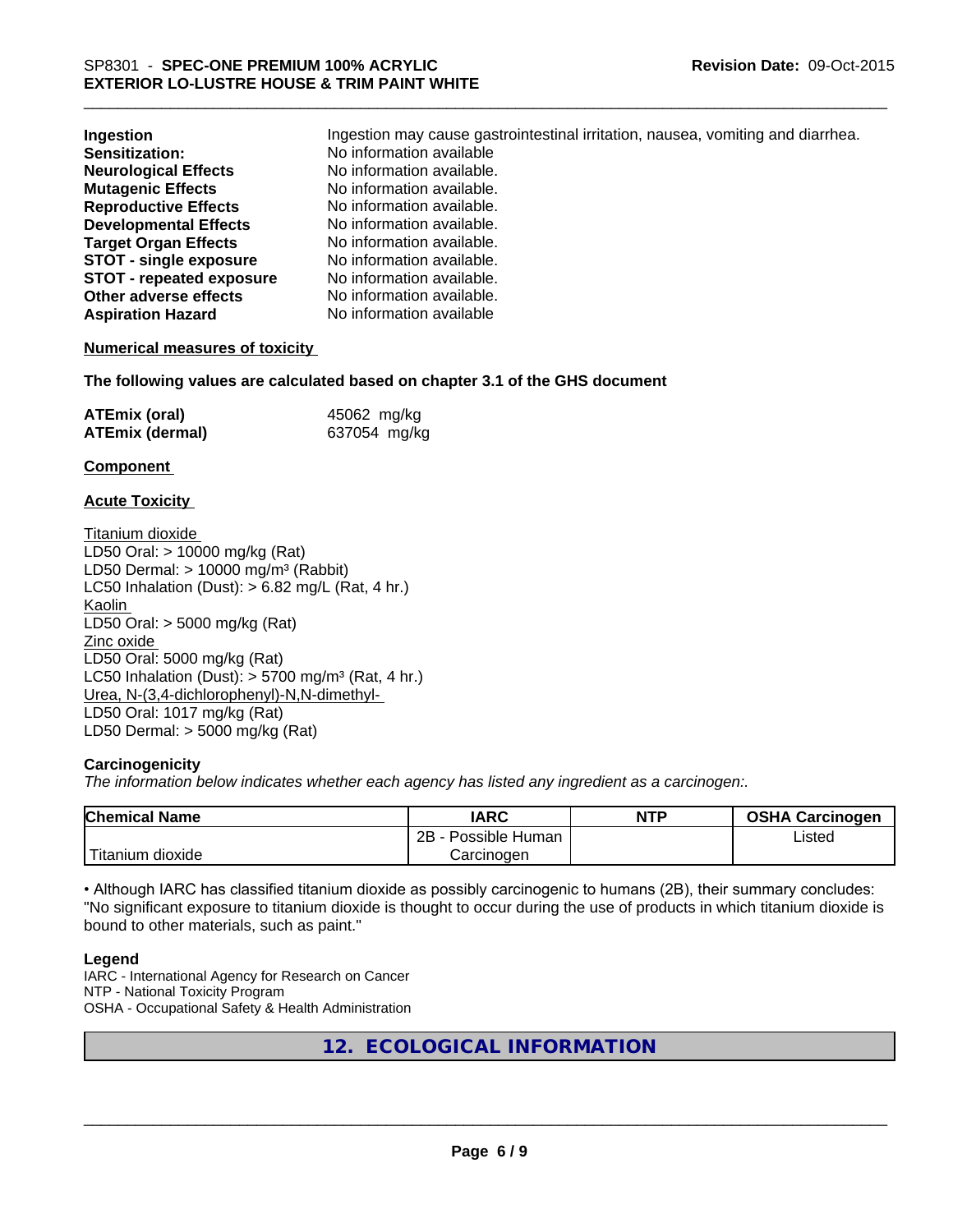### **Ecotoxicity Effects**

The environmental impact of this product has not been fully investigated.

#### **Product Information**

#### **Acute Toxicity to Fish**

No information available

## **Acute Toxicity to Aquatic Invertebrates**

No information available

#### **Acute Toxicity to Aquatic Plants**

No information available

#### **Persistence / Degradability**

No information available.

#### **Bioaccumulation / Accumulation**

No information available.

#### **Mobility in Environmental Media**

No information available.

**Ozone** No information available

#### **Component**

#### **Acute Toxicity to Fish**

Titanium dioxide LC50: > 1000 mg/L (Fathead Minnow - 96 hr.) Urea, N-(3,4-dichlorophenyl)-N,N-dimethyl-LC50: 3.5 mg/L (Rainbow Trout - 96 hr.)

## **Acute Toxicity to Aquatic Invertebrates**

No information available

#### **Acute Toxicity to Aquatic Plants**

No information available

|                              | 13. DISPOSAL CONSIDERATIONS                                                                                                                                                                                                           |
|------------------------------|---------------------------------------------------------------------------------------------------------------------------------------------------------------------------------------------------------------------------------------|
| <b>Waste Disposal Method</b> | Dispose of in accordance with federal, state, provincial, and local regulations.<br>Local requirements may vary, consult your sanitation department or<br>state-designated environmental protection agency for more disposal options. |
|                              | 14. TRANSPORT INFORMATION                                                                                                                                                                                                             |
| <b>DOT</b>                   | Not regulated                                                                                                                                                                                                                         |
| <b>ICAO/IATA</b>             | Not regulated                                                                                                                                                                                                                         |
|                              |                                                                                                                                                                                                                                       |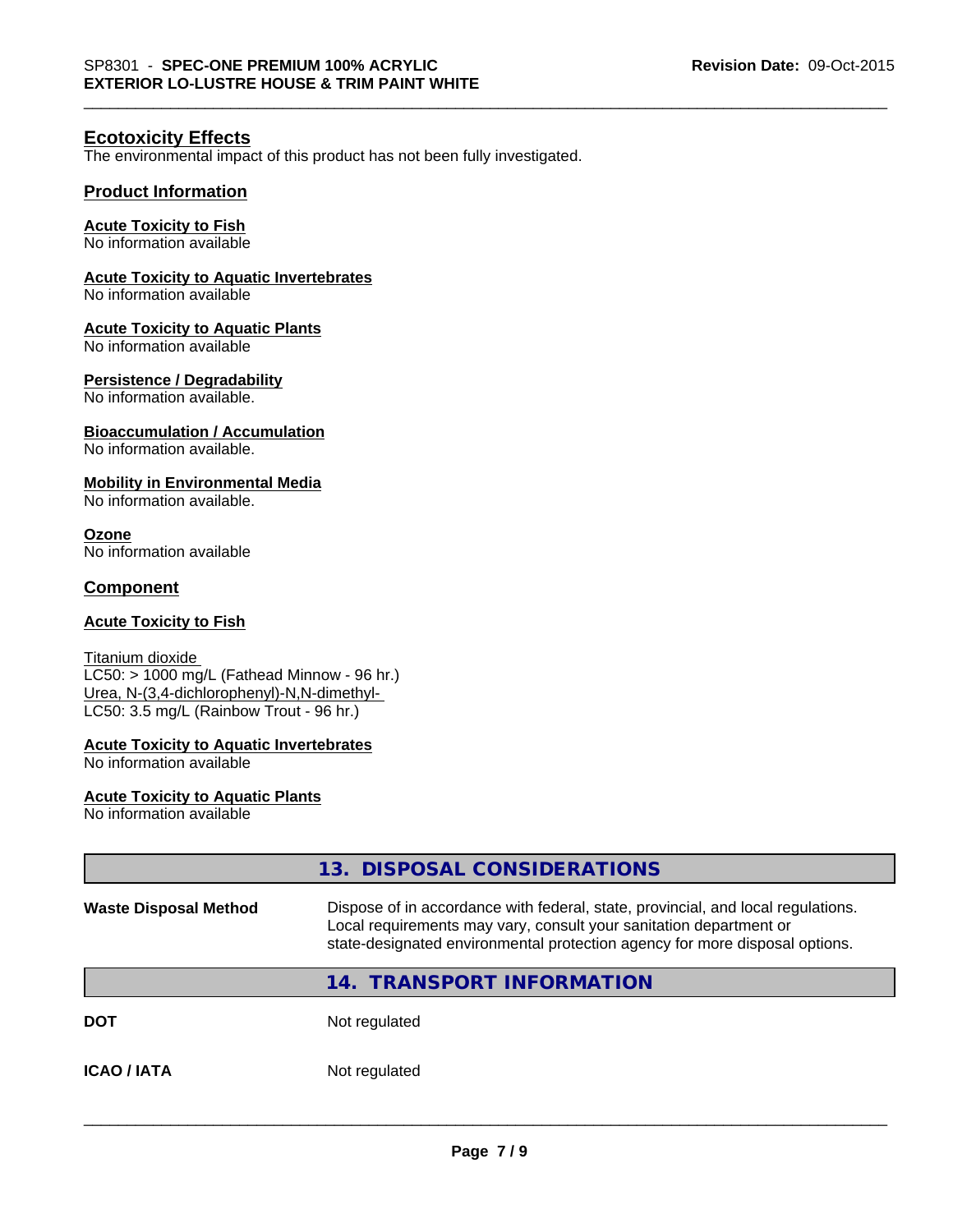**IMDG / IMO** Not regulated

## **15. REGULATORY INFORMATION**

## **International Inventories**

| <b>TSCA: United States</b> | Yes - All components are listed or exempt. |
|----------------------------|--------------------------------------------|
| <b>DSL: Canada</b>         | Yes - All components are listed or exempt. |

## **Federal Regulations**

#### **SARA 311/312 hazardous categorization**

| Acute Health Hazard               | Nο  |
|-----------------------------------|-----|
| Chronic Health Hazard             | Yes |
| Fire Hazard                       | Nο  |
| Sudden Release of Pressure Hazard | N٥  |
| Reactive Hazard                   | N٥  |

#### **SARA 313**

Section 313 of Title III of the Superfund Amendments and Reauthorization Act of 1986 (SARA). This product contains a chemical or chemicals which are subject to the reporting requirements of the Act and Title 40 of the Code of Federal Regulations, Part 372:

| <b>Chemical Name</b> | <b>CAS-No</b>  | Weight % (max) | <b>CERCLA/SARA 313</b>     |
|----------------------|----------------|----------------|----------------------------|
|                      |                |                | (de minimis concentration) |
| Zinc oxide           | $314 - 13 - 2$ |                |                            |

#### **Clean Air Act, Section 112 Hazardous Air Pollutants (HAPs) (see 40 CFR 61)**

This product contains the following HAPs:

*None*

### **State Regulations**

#### **California Proposition 65**

*This product may contain small amounts of materials known to the state of California to cause cancer or reproductive harm.*

#### **State Right-to-Know**

| <b>Chemical Name</b>                 | <b>Massachusetts</b> | <b>New Jersey</b> | <b>Pennsylvania</b> |
|--------------------------------------|----------------------|-------------------|---------------------|
| Titanium dioxide                     |                      |                   |                     |
| Kaolin                               |                      |                   |                     |
| Zinc oxide                           |                      |                   |                     |
| Urea.                                |                      |                   |                     |
| N-(3,4-dichlorophenyl)-N,N-dimethyl- |                      |                   |                     |

#### **Legend**

X - Listed